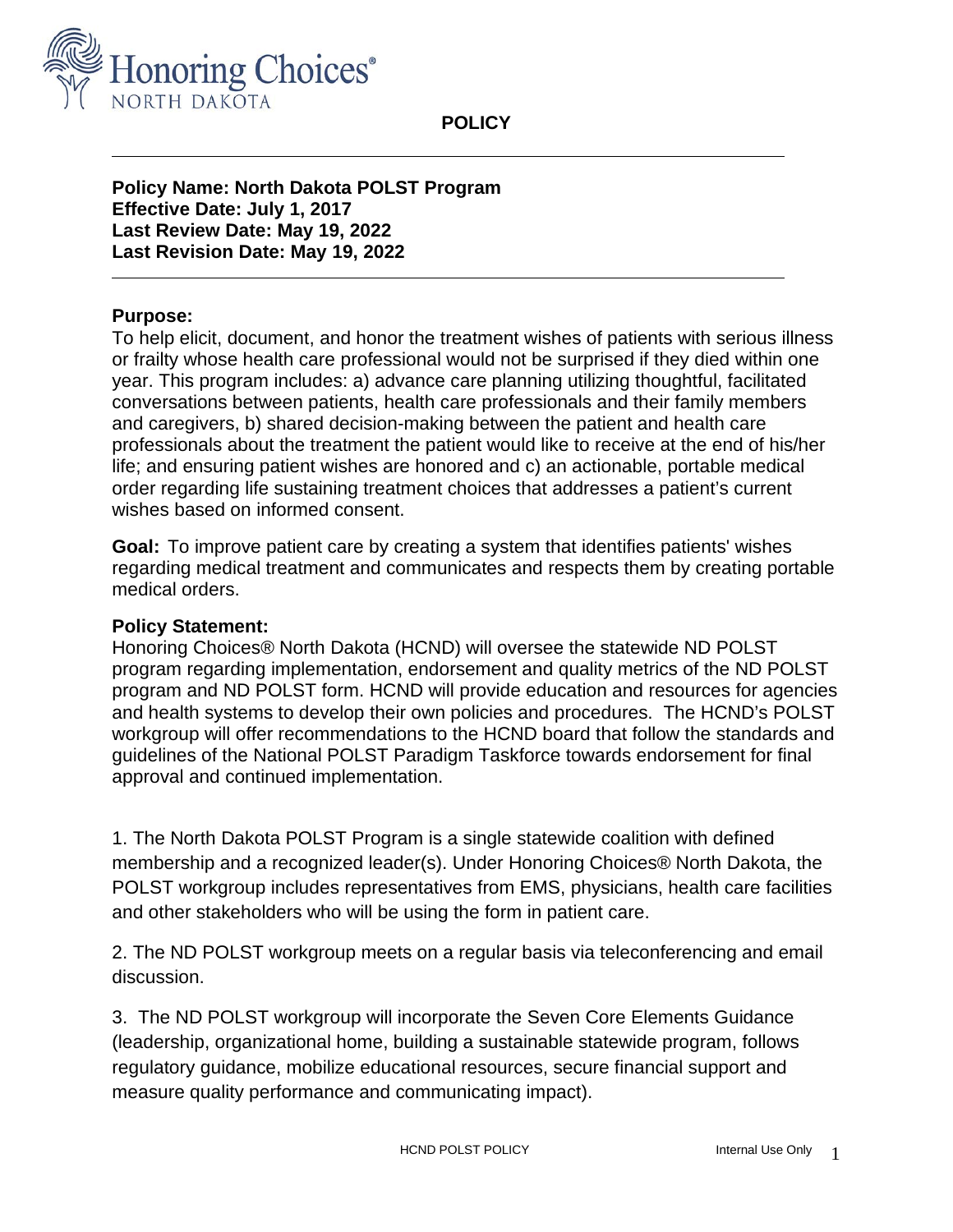

4. The ND POLST workgroup has created and is implementing the 2018 ND POLST Form that meets the requirements for National POLST Paradigm Task Force Endorsement.

5. The ND POLST workgroup reviewed existing state laws and regulations and has determined that use of a POLST Form and the ND POLST Program is:

- A recognized standard of care
- Compatible with current heath care directive and surrogate decision maker statutes and POLST.
- Is in agreement with POLST Legislative Guide.
- Is voluntary.
- Is for patients who are seriously ill or frail for whom their health care professional would not be surprised if they died within the year.
- Is based on shared-decision making between the patient/surrogate decision maker and his/her health care professional
- Is viewed as patient/surrogate decision maker preferences documented as medical orders.

## **Definitions:**

The **Physician Orders for Life Sustaining Treatment (POLST) Paradigm**: The goal is to effectively communicate the wishes of patients facing serious illness or end of life and/or their surrogate decision maker: to have OR to limit medical treatment as they move from one care setting to another. The ND POLST Program embodies and promotes the essential elements of a National POLST Paradigm Program, where individual states and regions implement POLST programs.

**North Dakota's (ND) POLST Program**: A statewide initiative, under HCND, to standardize patient's wishes for life sustaining treatments across settings, health systems and agencies as actionable medical orders. It is supported and endorsed by the ND Medical Association, ND Hospital Association, ND LTC Association, and ND Department of Health-Division of Emergency Medical Systems. The goal is to meet the National POLST Paradigm's standards for endorsement.

**ND's POLST Form-** This is a legal document for people with an advanced progressive or terminal illnesses which specifies the type of care a person would like in an emergency medical situation. It is an actionable, portable medical order regarding life sustaining treatment choices that addresses a patient's current preferences based on shared decision-making and informed consent. North Dakota's form has a green border on the left and bottom to designate the original document.

## **General Procedure:**

- 1. Healthcare professionals review HCND's POLST website which includes national and statewide FAQs and other information.
- 2. Healthcare professionals complete the POLST CME online training. Agencies and providers develop their individual policy for use based on the National